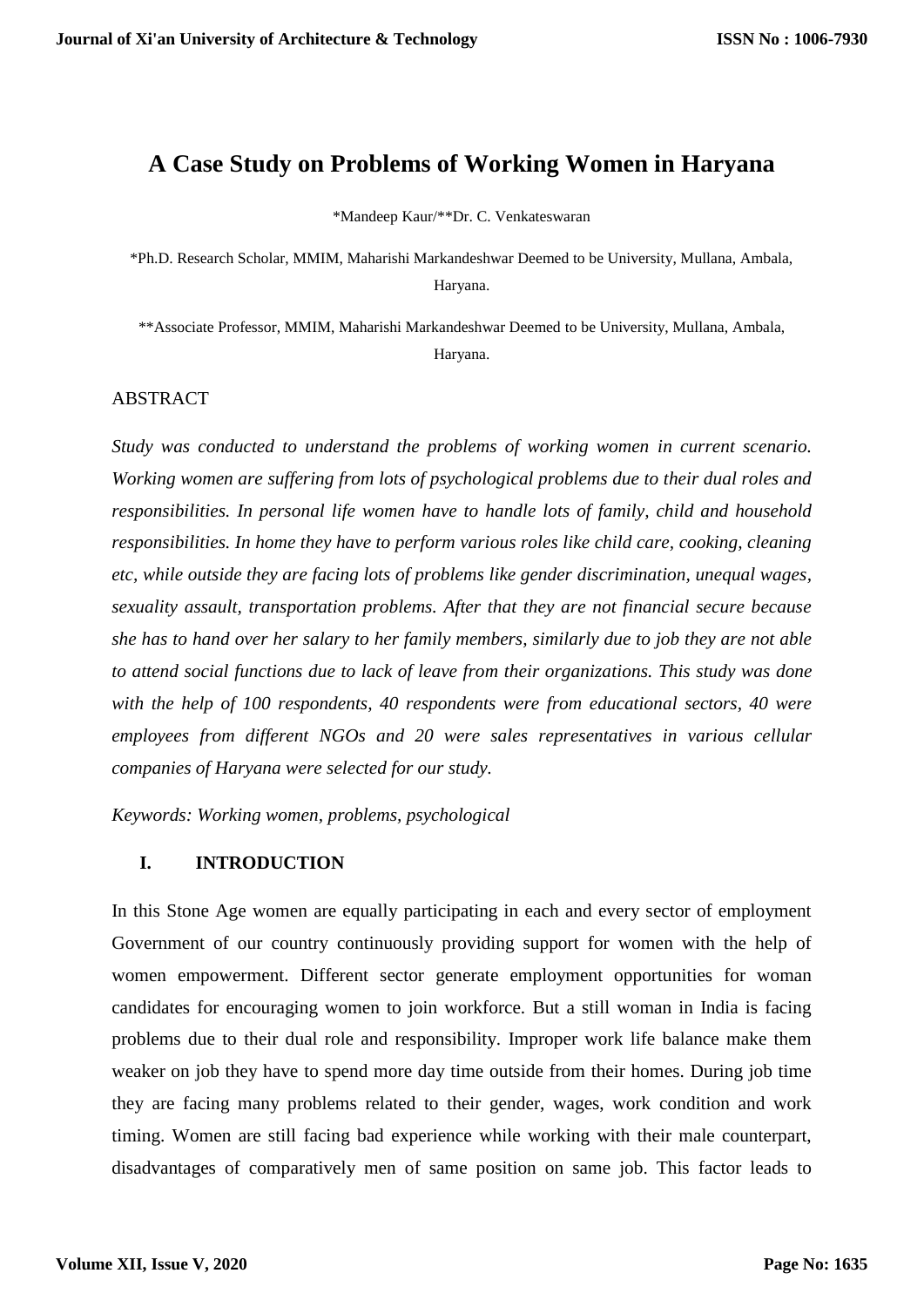demotivation in women employee. Due to financial crisis or basic desire of daily life forces a woman from middle or lower class to work in various public and private sector. Gender discrimination is very common in our society prejudice against women continues from her family and society. Present study was organized to investigate different problems of working women face in Haryana. Haryana is traditional mixed society of different social classes and opportunities for women to find employment are very less. Most of families are living in joint family. In India working women face most of problems that are not facing by working women in developed countries. In India mostly men don't share household chores. It is the prime duty of women to make food, look after children and family, and clean the house and other routine works. Therefore major burden come on shoulders of women.

### **II. Objective of Study**

To study the problems face by working women either at home, outside or workplace.

### **III. RESEARCH METHODOLOGY**

It was an exploratory research with quantitative analysis through questionnaire method. 100 respondents, 40 were from education department, 40 were employees of various NGOs and 20 were sale representatives in various cellular companies. These respondents were selected purposive sampling and age was 25 to 55 years.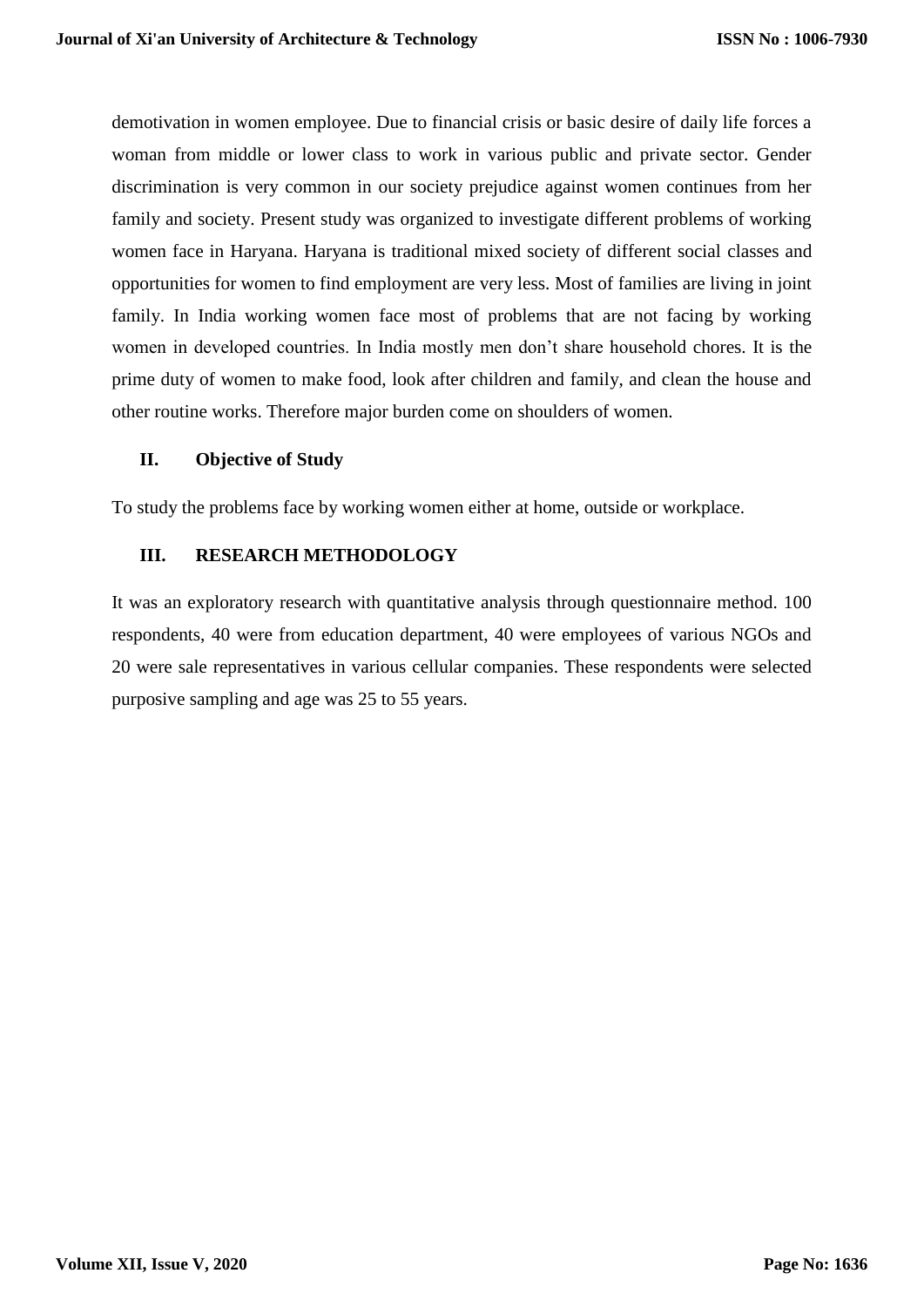## **IV. RESULTS & DISCUSSIONS**



## **Educational Background**

## Graph I (Source: Primary)

Analyses: The graph I is showing the education level of respondents. It is indicating that 40 respondents were professional qualified as from educational sector. 70 respondents were post graduates, 30 were graduates and only 10 respondents were held HSSC certificates.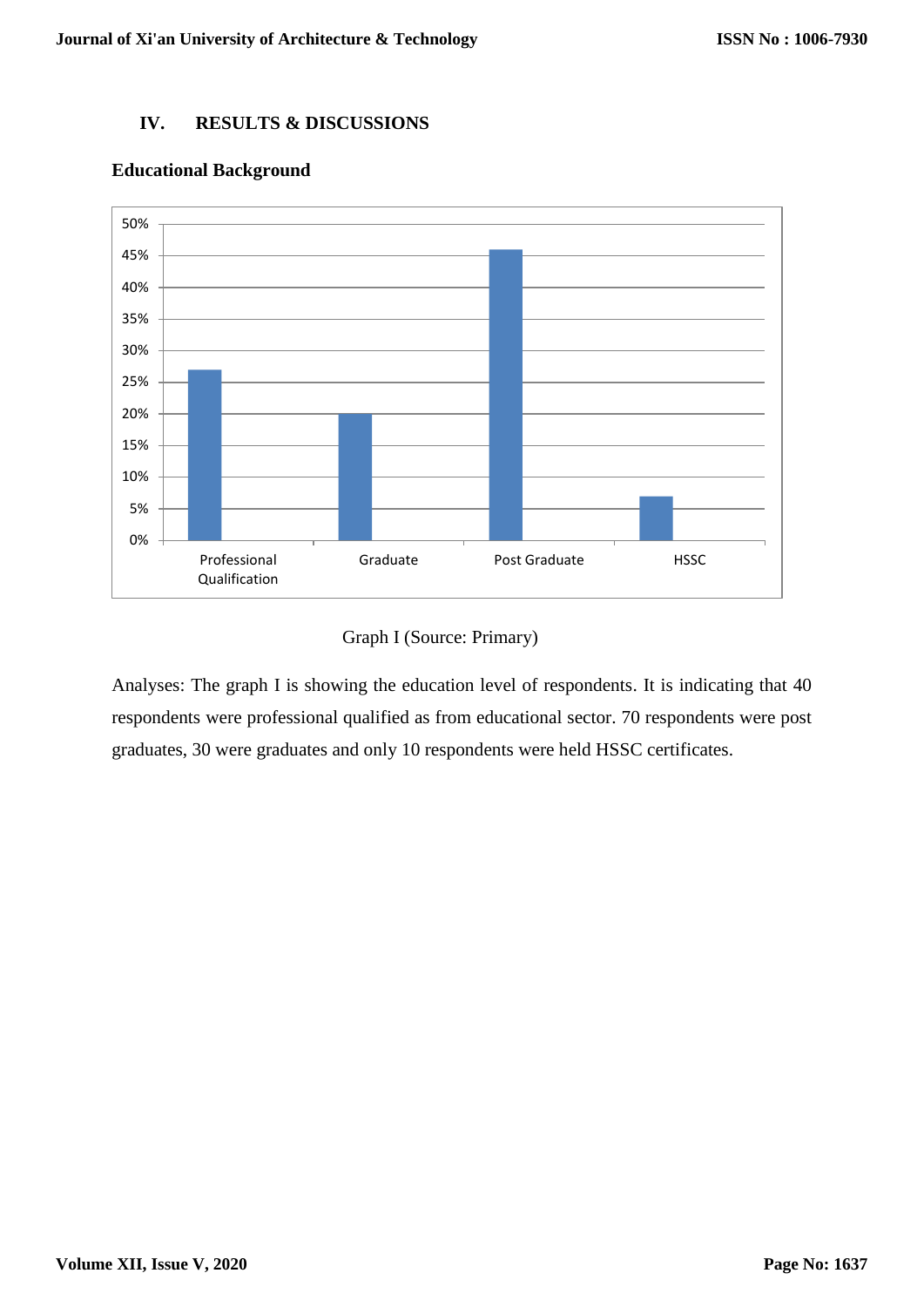## **Marital Status**



# Graph II (Source: Primary)

Analyses: The graph II is showing that 77 respondents were married, 43 were unmarried and 10 were divorced or widow.



## **Working Experience**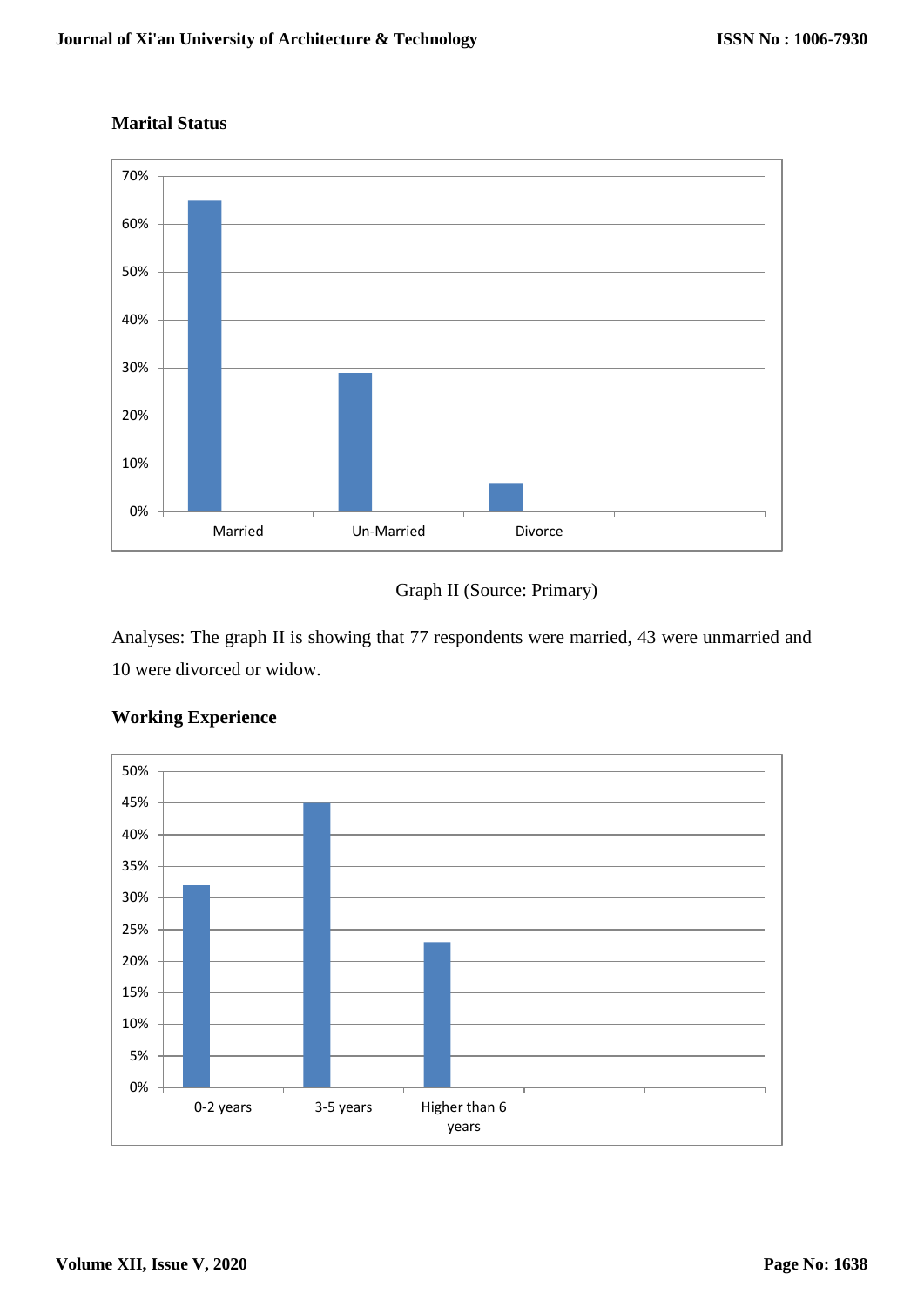## Graph III (Source: Primary)

Analyses: Graph III is highlighting that 32 respondents have 0-2 years working experience, 45 have 3-5 years and 23 respondents have more than 06 years working experience. The working employees of educational sector were noted to find out not a good relationship with job experience. For example women that are distress from lack of transport may be used to with issue after some time but women that started work newly may describe it in detail.

#### **Time for home**

| <b>Department</b>              | <b>Frequency</b> | <b>Yes</b> | No. |
|--------------------------------|------------------|------------|-----|
| <b>Educational deptt.</b>      | 40               | 25         | 15  |
| <b>NGOs</b>                    | 40               | $\theta$   | 40  |
| <b>Sales</b><br>Representative | 20               | $\theta$   | 20  |
| <b>Total</b>                   | 100              | 25         | 75  |

#### **Table 1. Adequate Time for Home**

Source: Primary

Analyses: The table 1 is showing that out of 100 respondents only 25 respondents from educational department fell that they are not giving proper attention and time to their home/family which is required. It was observed 75 respondents have fixed duty schedules or have jobs near to homes had adequate time for their homes and families. This shows that work responsibilities making women unable to handle their family and child responsibilities.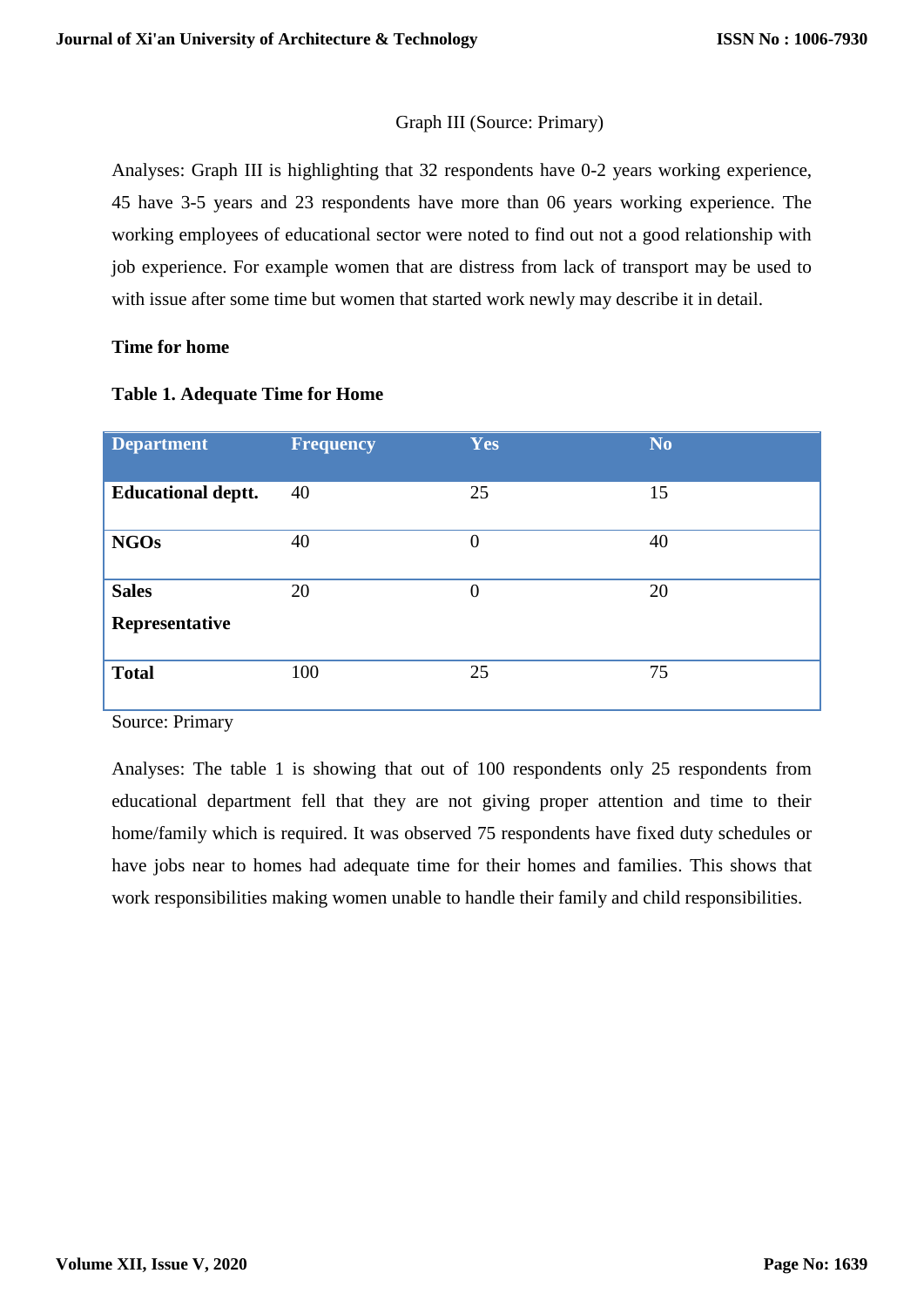

## **Participation in Social Gathering**



Analyses: Due to job working women 77 even cannot participate easily in social gathering or family functions. The respondents shared that due to family and job they have very less time for social gathering, lack of availability of transport in late hours and long working condition and working hours are the reasons therefore they are unable to join social gatherings.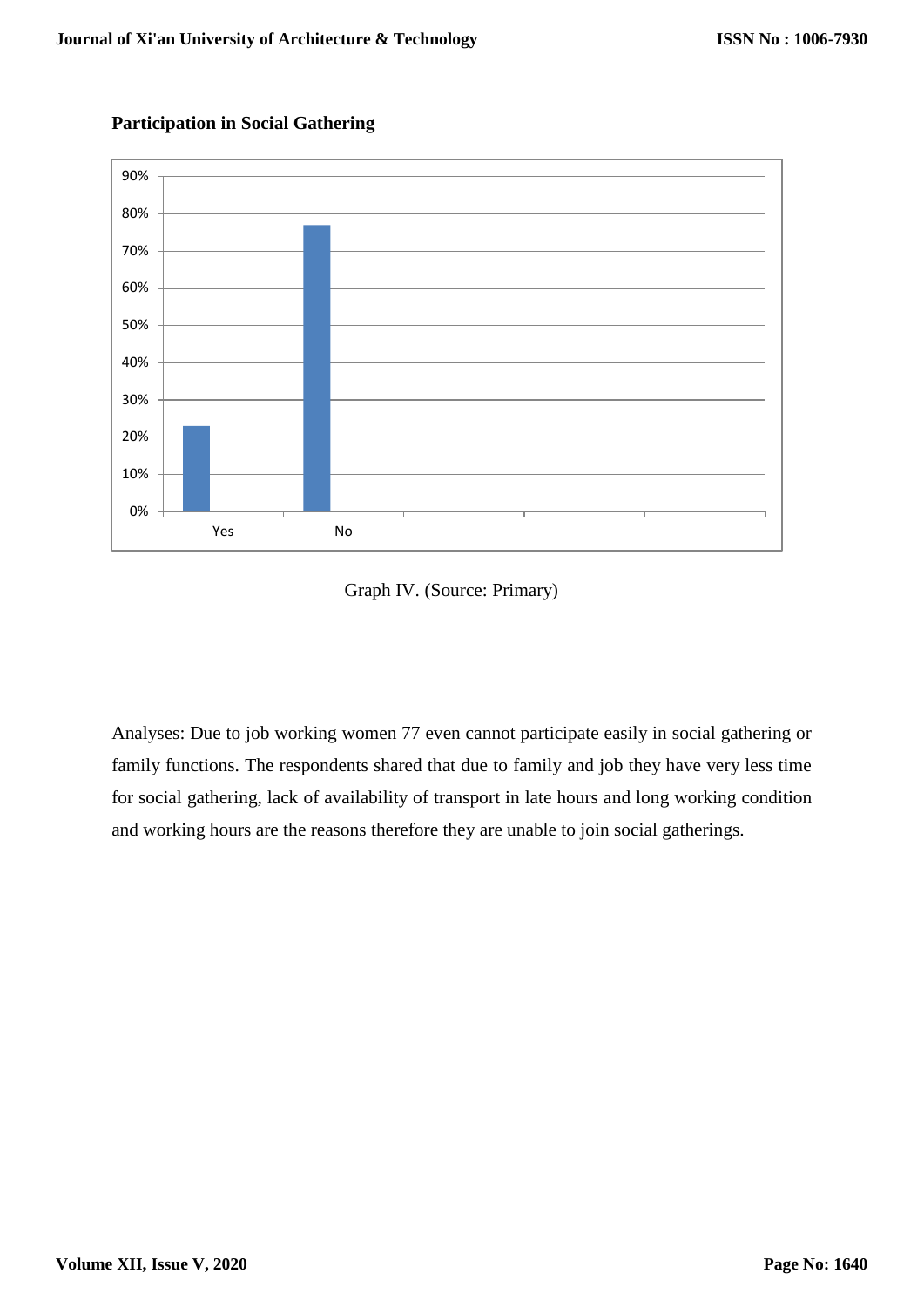

### **Leave Facility**



Analyses: The graph V is shows that only 29 respondents out of 100 can avail leave easily and on urgent basis. Due to lack of leaves women are unable to participate in their family or social gathering is difficulties to acquire leaves. Mostly family function, marriages and parties are took places in nights and working women cannot join due to long working hours.

#### Case Study 1

She was working in a cellular company as a sales representative. She has had two years degree of MBA and business administration. Her boss was male and head of branch. She was unmarried and wants to continue her job for that she took an admission in weekend course. After 04 months when course was near to completed she found that she has to attempt examinations for that which was scheduled in between her working days. She put a leave application to her boss. Her boss sent it to higher authorities. But application was refused by the higher authority and for leave they put some term and condition to non-deposit of her no objection certificate before starting the course. It was very critical situation for the employee. She discussed this matter with her colleague and on her advice she wrote mail higher authorities. After waiting of 6 days she did not receive respond. Even 01 day before she tried to contact with higher authority but she didn't get any positive response from them. Examination is important at that time so, she went to her course exam. Amazingly when she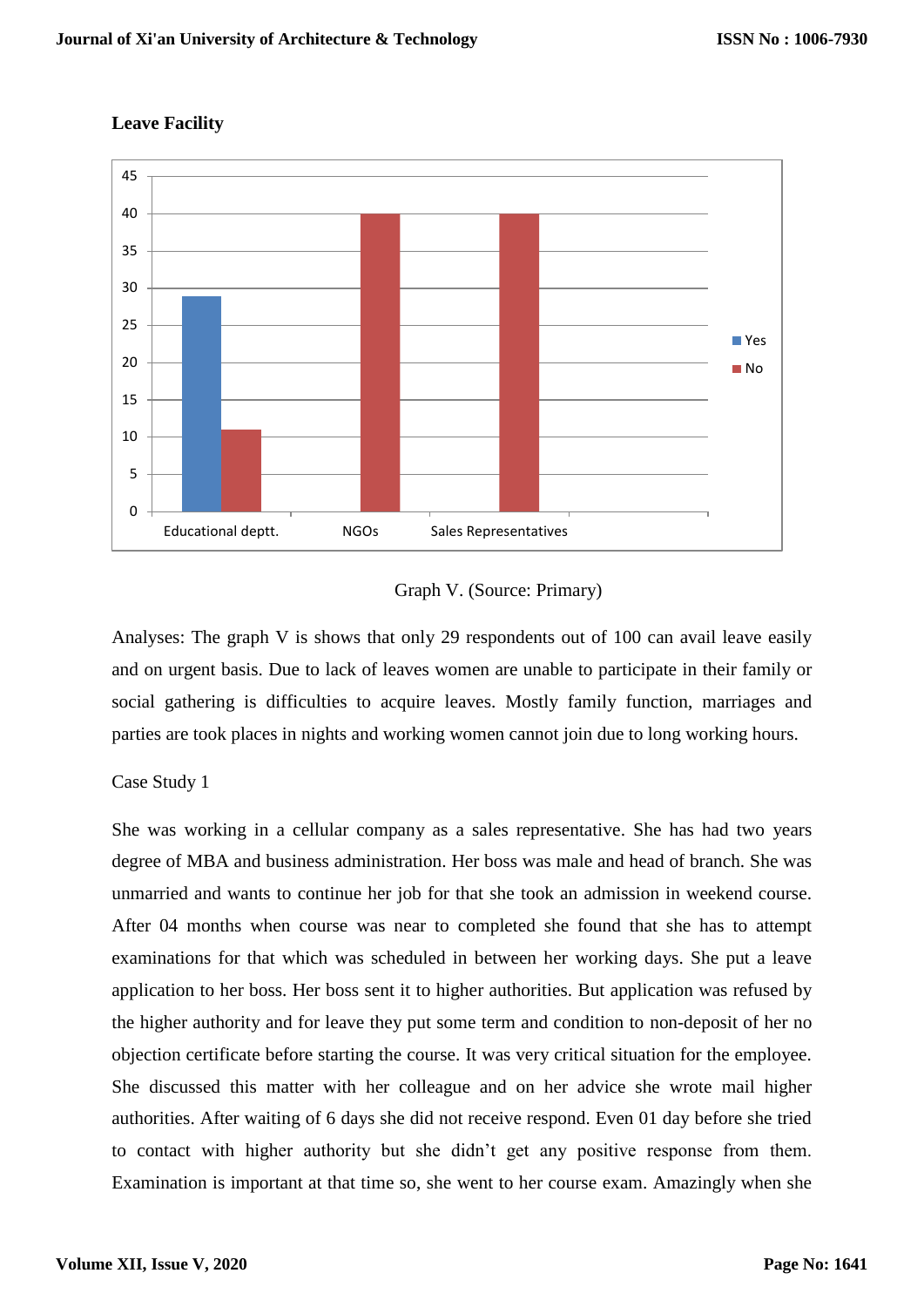joined her duty after three days she received reply from higher authority that her leave was not sanctioned. She should take NOC before admission in course and her 10 days salary was deducted from her account.



## **Transport Problems**



Analyses: The graph VI is showing 69 respondents are facing problems related to transportation. 27 respondents don't face this problem. It was observed that most of NGOs employee don't face transportation problem because they were provided pick and drop facility. 07 respondents face some time transportation problem.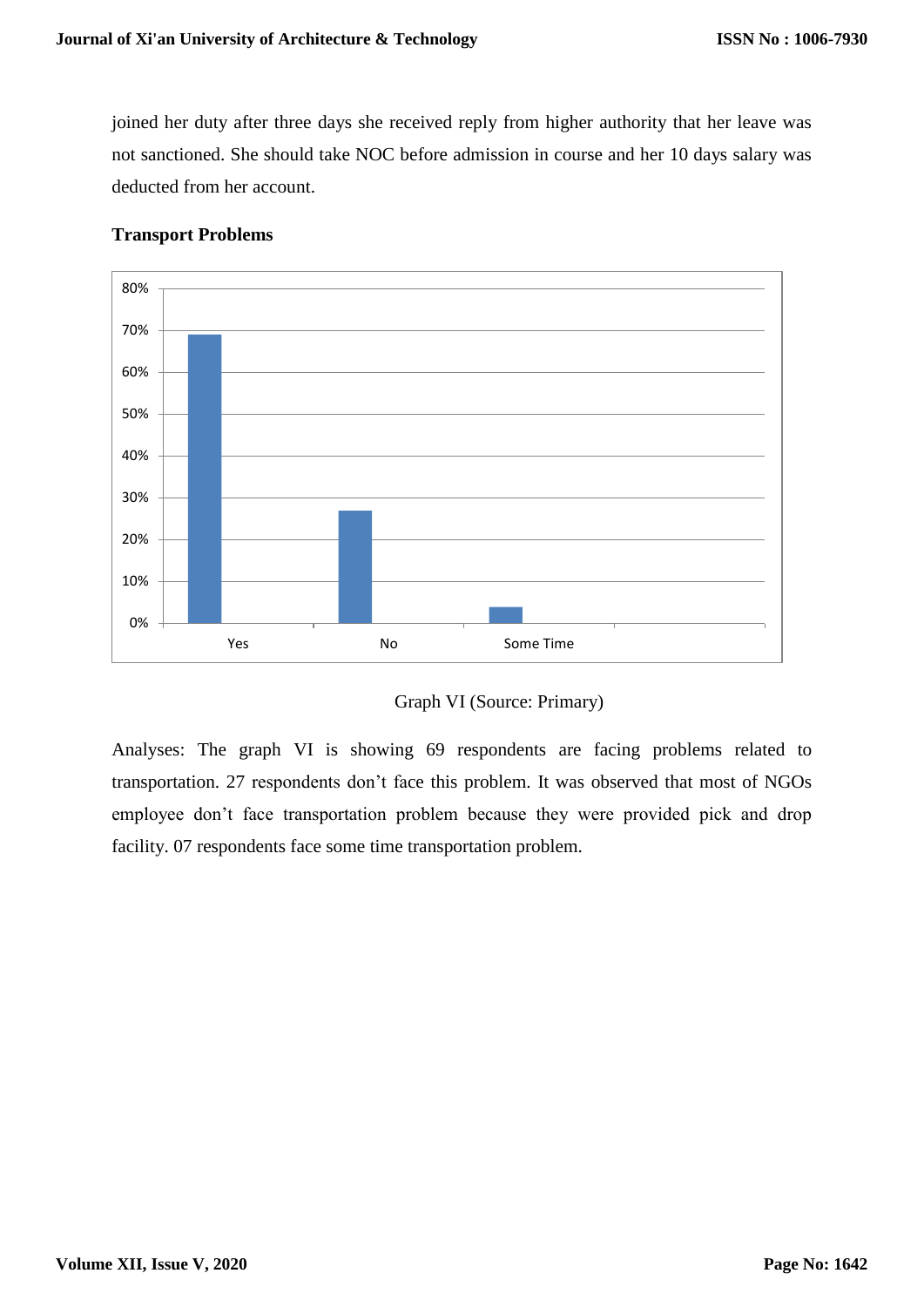

## **Experience of Sexual Harassment**



Analyses: Graph is showing that 71 respondents have the worst experience of sexual harassment. 29 respondents shared that they never have this experience and 9 respondents did not mention their experience regarding sexual harassment.



## **Harassment Experience Place**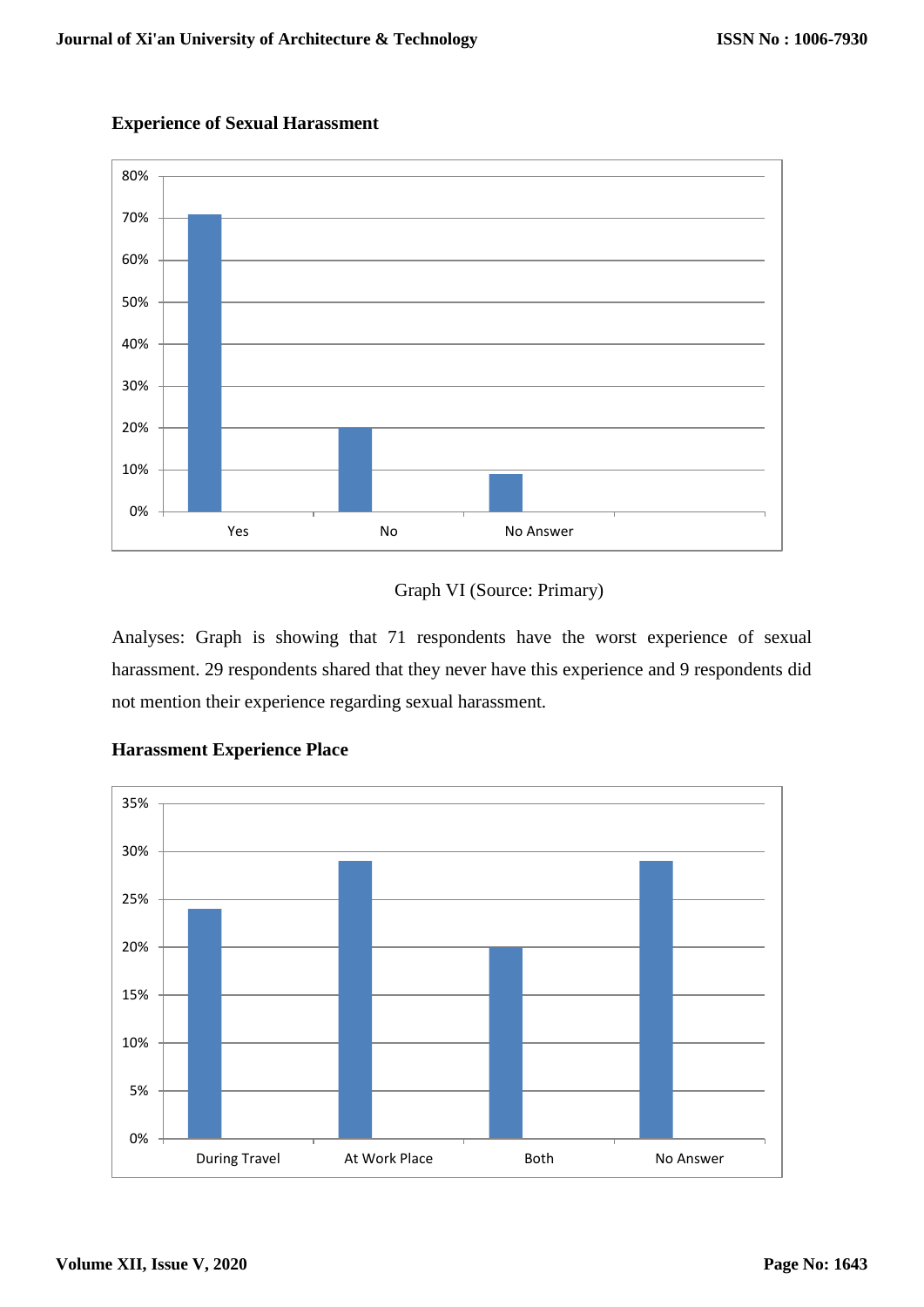#### Graph VII (Source: Primary)

Analyses: 24 respondents faced sexual harassment during travelling from their workplace to home or home to workplace. It was observed that all 24 respondents are from education department. Respondents from education department have minimum contact with men at work place therefore they have less chance to harass at work place. 40 respondents faced at work place. These respondents were from health department and from NGOs respondents faced at work place while 20 respondents faced at both places. These respondents were sales representative. On other hand 29 respondents were did not mention their experience regarding this.

#### **Case Study 2**

She is working for NGO. She mention that her male colleague are not behaving respectfully with her because they fell that she is not wearing traditional dress in office so, she will not get respect. Male colleagues think that women should wear traditional dresses otherwise they must be raped after some time only because of her dressing sense.

#### **CONCLUSION**

It is marked from the study that working women in Haryana are facing many problems. This study was explorative in nature to investigate the major problems of women employees of Haryana. Through the research it was clear that women employees are facing problems in their day to day tasks it is not easy for women to manage their work-life balance problems due to external issues are disturbing them which also a major factor of stress in their life. Although it was clear that sexual harassment is a ground reality in working women of Haryana. It is suggested that organization must contribute to introduce friendly policies

#### **REFERENCES**

- [1] Jahan, R. (1975). *Women in Bangladesh.* Dhaka: University Press Limited.
- [2] Ralston, D. A. (1990). How Flextime Eases Work/Family Tensions. *Personnel,67*(8), 45-48.
- [3] Mahtab, N. (2007). *Women in Bangladesh: From Inequality to Empowerm*ent. Dhaka: